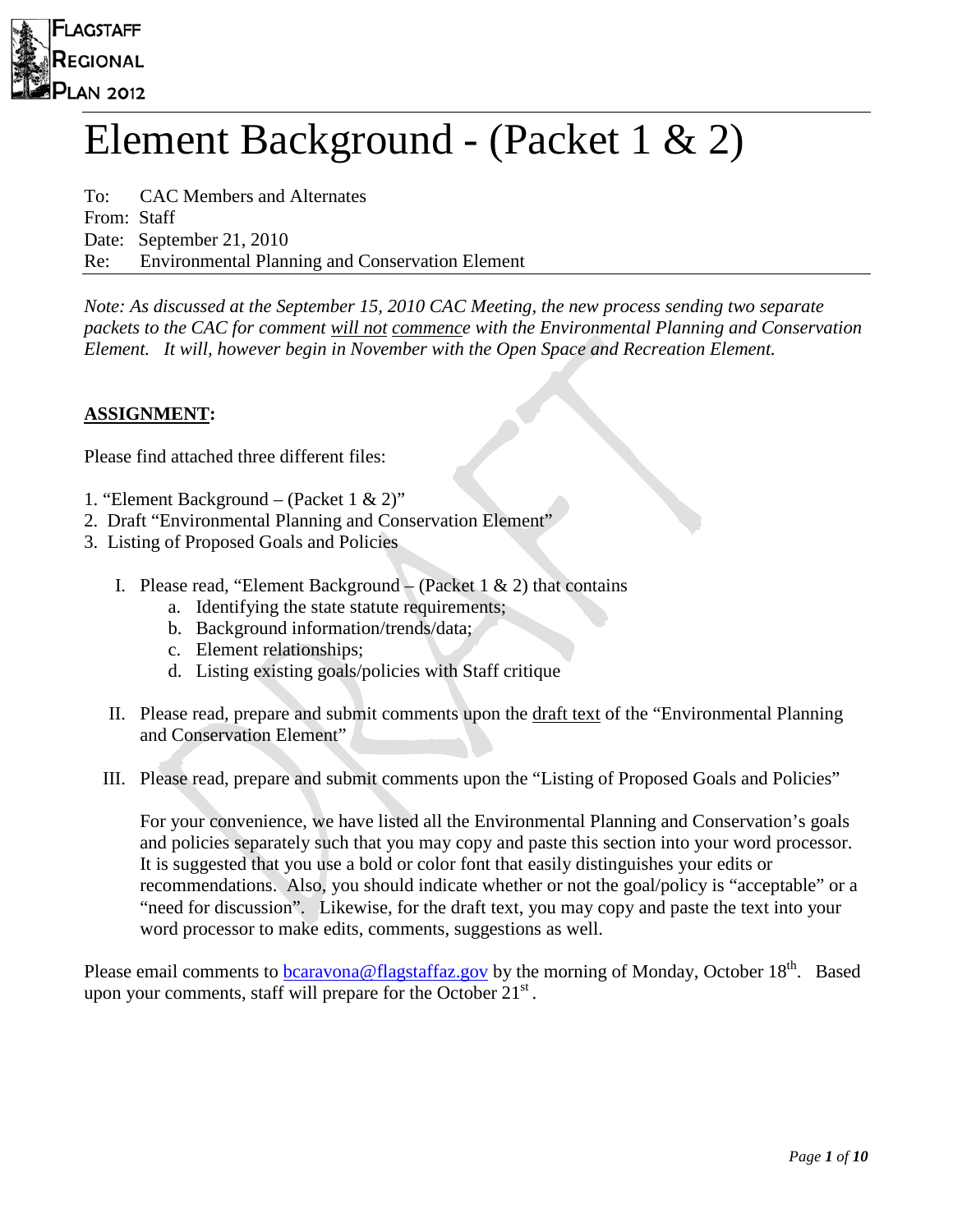

**STATE STATUTES:** The applicable AZ state statutes frame the requirements the Regional Plan shall address.

# *(a) Environmental Planning Element:*

The **environmental planning element** contains analyses, policies and strategies to address anticipated effects, if any, of plan elements on air quality, water quality and natural resources associated with proposed development under the general plan. The policies and strategies to be developed under this element shall be designed to have community-wide applicability and shall not require the production of an additional environmental impact statement or similar analysis beyond the requirements of state and federal law.

# *(b) Conservation Element:*

The **conservation element** addresses conservation, development and utilization of natural resources, including forests, soils, rivers and other waters, harbors, fisheries, wildlife, minerals and other natural resources.

The conservation element may also cover:

- 1) The reclamation of land;
- 2) Flood control;
- 3) Prevention and control of the pollution of streams and other waters;
- 4) Regulation of the use of land in stream channels and other areas required for the accomplishment of the conservation plan;
- 5) Prevention, control and correction of the erosion of soils, beaches and shores; and
- 6) Protection of watersheds.

In the Flagstaff region where the environment is such an important part of the character and economy of the community, staff believes it would be difficult, if not impossible to consider environmental planning separately from conservation. Therefore, for purposes of this plan, the two statutorily-required elements are proposed to be merged into one based on the presumption that the conservation of natural resources and the natural environment is critically important for the future prosperity of the Flagstaff community.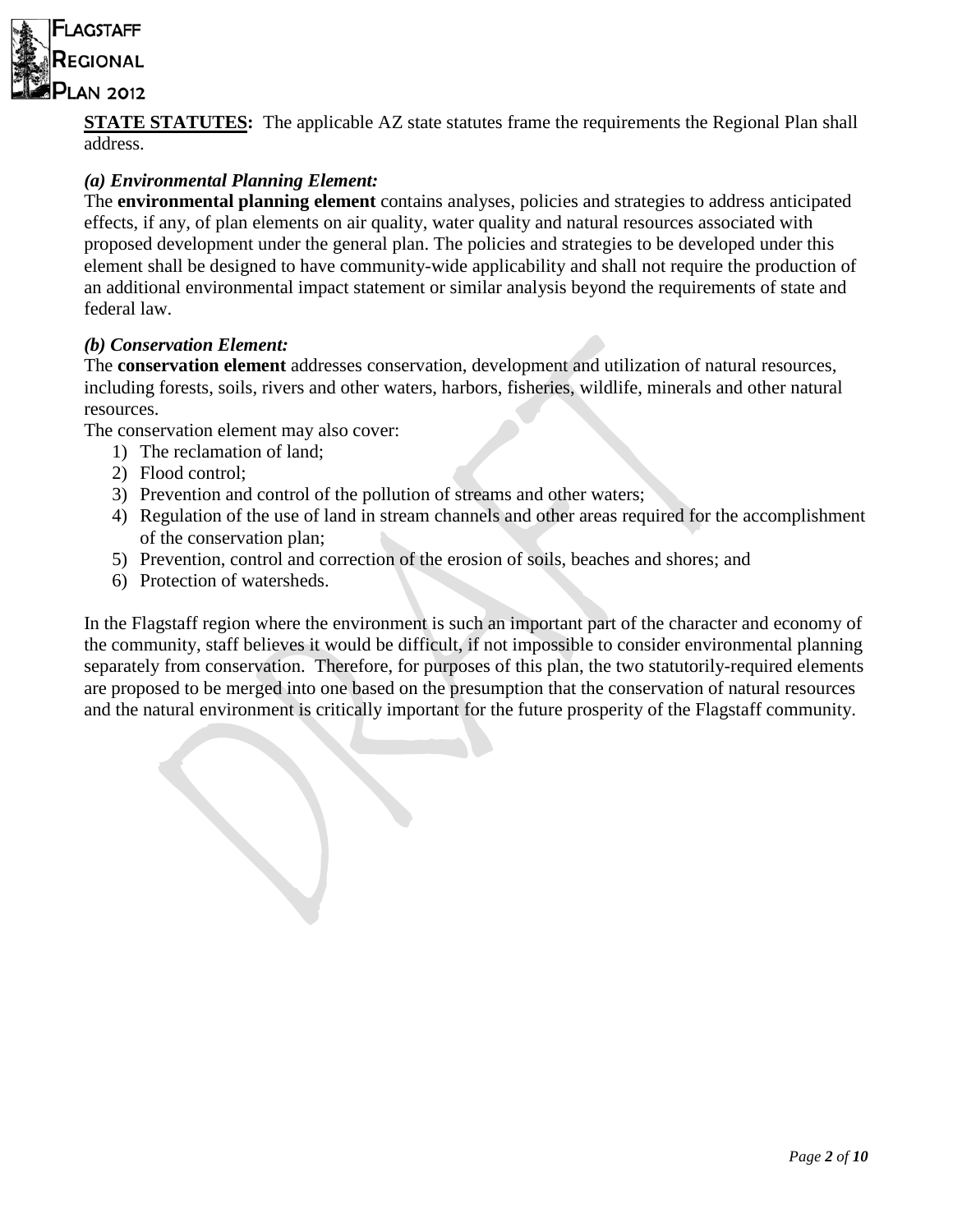

**BACKGROUND INFORMATION AND TRENDS:** *This is an informational presentation to CAC, introducing the element and Regional trends, in the way of numbers, maps, graphs, and/or expert presentations; including community experts' information, report summaries.*

The text of each element contains background information, current conditions, and trends. It would be redundant to report on that same information in this section of this report. Therefore, staff recommends that the CAC read the draft element at the end of this report to gain an understanding of the topic.

# **A. Public Open House Comments**

Public Open Houses occurred in 2009 on 8/12 at Sunnyside Farmers Market), 8/16 at City Hall Farmers Market, on 8/26 at Ft. Valley Plan Open House – Coconino County office, on 8/29 at Doney Park Picnic in the Park, and 9/12 at Kachina Village Picnic in the Park of 2009. The public was asked to comment upon two questions in respect to Conservation and Environment. It was noted their comments would be presented for the CAC to take into consideration when drafting the Regional Plan. This information is posted on the regional plan website and previously presented to the CAC. For detailed [Environment and Conservation Open House Comments](http://www.flagstaff.az.gov/DocumentView.aspx?DID=9963) please visit the following link. [http://www.flagstaff.az.gov/DocumentView.aspx?DID=9963.](http://www.flagstaff.az.gov/DocumentView.aspx?DID=9963)

# **B. Focus Group**

A Focus Group was conducted on September 24, 2009 consisting of experts, professionals and interested citizens who break into groups to have a concerted discussion about certain topics. For details, please see [Regional Plan Focus Group 2](http://www.flagstaff.az.gov/DocumentView.aspx?DID=11405) [\(http://www.flagstaff.az.gov/DocumentView.aspx?DID=11405](http://www.flagstaff.az.gov/DocumentView.aspx?DID=11405) ) which has been previously provided to the CAC and posted upon the Regional Plan website.

At the conclusion of the Focus Group meeting, a SWOT Analysis (Strengths, Weaknesses, Opportunities and Threats) was performed to summarize their comments in respect to Environment and to identify needs/concerns when developing the revised Regional Plan.

| <b>Environment</b>                                |                                                       |
|---------------------------------------------------|-------------------------------------------------------|
| <b>Strengths</b>                                  | <b>Weaknesses</b>                                     |
| Connections between agencies $+$ city/county      | Enforcement                                           |
| Visionary county comprehensive plan               | Lack of programmatic staff support                    |
| Existing regional plan as starting point          | Inadequate public notification / public participation |
| Plentiful natural resources & wildlife            | County sprawl - lot splits                            |
| Good water and air quality                        | Lack of cohesive plan                                 |
| Recycling program                                 | Adequacy of hazardous materials.                      |
|                                                   |                                                       |
| <b>Opportunities</b>                              | <b>Threats</b>                                        |
| Need for education/ public relations              | Development at periphery- creation of conflicts       |
| Conservation lands system (Pima County Model)     | Resources-e.g. city needs staff biologist             |
| Meshing City/County plans with Federal / state    | Invasive species- plants and animals                  |
| plans                                             |                                                       |
| Gateway corridor definition/ clarification        | Cumulative effects of dovel. (death by 1000 cuts)     |
| /protection incentives for protecting open space, |                                                       |
| developing with conservation focus.               |                                                       |
| Tools to implement the plan                       | Push back by developers                               |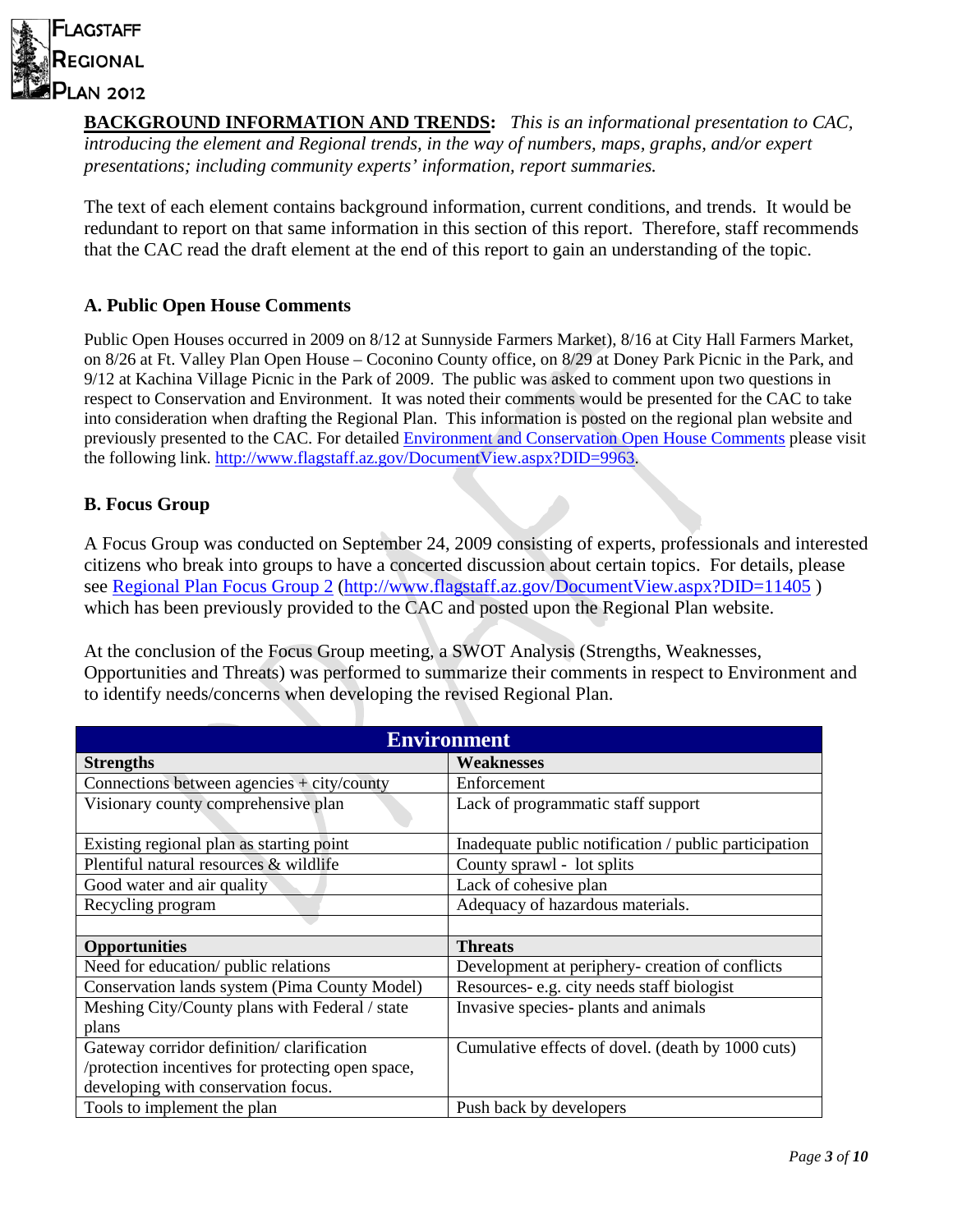

| Coordination between plan and ordinances     | Potential USFS exchange adjacent to community |
|----------------------------------------------|-----------------------------------------------|
| Education to visitors about waste            | Desire of neighbors for Open Space vs. forest |
|                                              | desire exchange                               |
| Improve recycling                            | Wildlife fragmentation                        |
|                                              |                                               |
| RP policies up to date                       | Increased waste stream                        |
| Biological assessment as part of development | landfills                                     |
| checklist                                    |                                               |

# **C. Conservation efforts in the Flagstaff Region**

- **Coconino County Comprehensive Plan**—strong Conservation Framework & Natural Environment policies
- **Picture Canyon Meander Restoration Project:** Stakeholders Group include over 16 agencies. This project restores about 8 acres of stream and wetland habitat, create educational signage interpreting archaeological and natural resources, and will complete a FUTS connection along the Rio de Flag.
- **Community Gardens:** Victory Garden (local food production) and La Plaza Vieja Gateway Garden xeriscape landscaping on brownfield.
- **Brownfield Redevelopment:** 116 West Phoenix -Mass transit infill project.
- **The City of Flagstaff's Sustainability Program** has won the Governor's Excellence Award for Leadership and Energy Efficiency - for the residential energy efficiency program.
- **Coconino County Parks & Open Space Program**:
	- $\degree$  2002 voter-approved sales-tax initiative = \$33 million dollar fund to acquire approximately 2500 acres for conservation & recreation.
	- o Voters selected conservation areas—Rogers Lake, Observatory Mesa, and lands near Walnut Canyon.
	- o To date, 66 acres have been conserved mostly in Pumphouse Greenway.
	- o Coconino County attempting to acquire over 1,300 acres of State Trust lands around Rogers Lake.
- **Forest Restoration:** The US Forest Service and Greater Flagstaff Forests Partnership have restored over 39,000 acres of forest in and around Flagstaff since 2000. This has restored fire-adapted forests to a more natural condition while protecting the Flagstaff community from wildfire.
- **Rio de Flag Wetland Restoration:** The City of Flagstaff and AZ Game & Fish are working together to ensure in-stream flow of reclaimed water in the Rio de Flag. In-stream flow of reclaimed water will help restore and sustain riparian and wetland habitats along the Rio.
- **Friends of the Rio de Flag**: Community based organization dedicated to conservation and restoration of the Rio de Flag
- **Rio de Flag Flood Control Project**: Phase I (Clay Avenue Wash Detention Basin) was completed in July 2009. Construction of Phase II (Butler Ave. Tunneling) is 60% complete and scheduled to be finished by December 2009. Construction of Phase III (the lower reach of the project) is schedule for construction by March 2010, if Federal funding is approved.
- **Ecological Restoration Institute** at NAU [\(www.eri.nau.edu\)](http://www.eri.nau.edu/)
- **Friends of Walnut Canyon:** In 1996 the Friends of Walnut Canyon were instrumental in expanding Walnut Canyon National Monument by 1,300 acres. In 2002 the Friends introduced a new proposal to expand the even further with another 20,000 acres.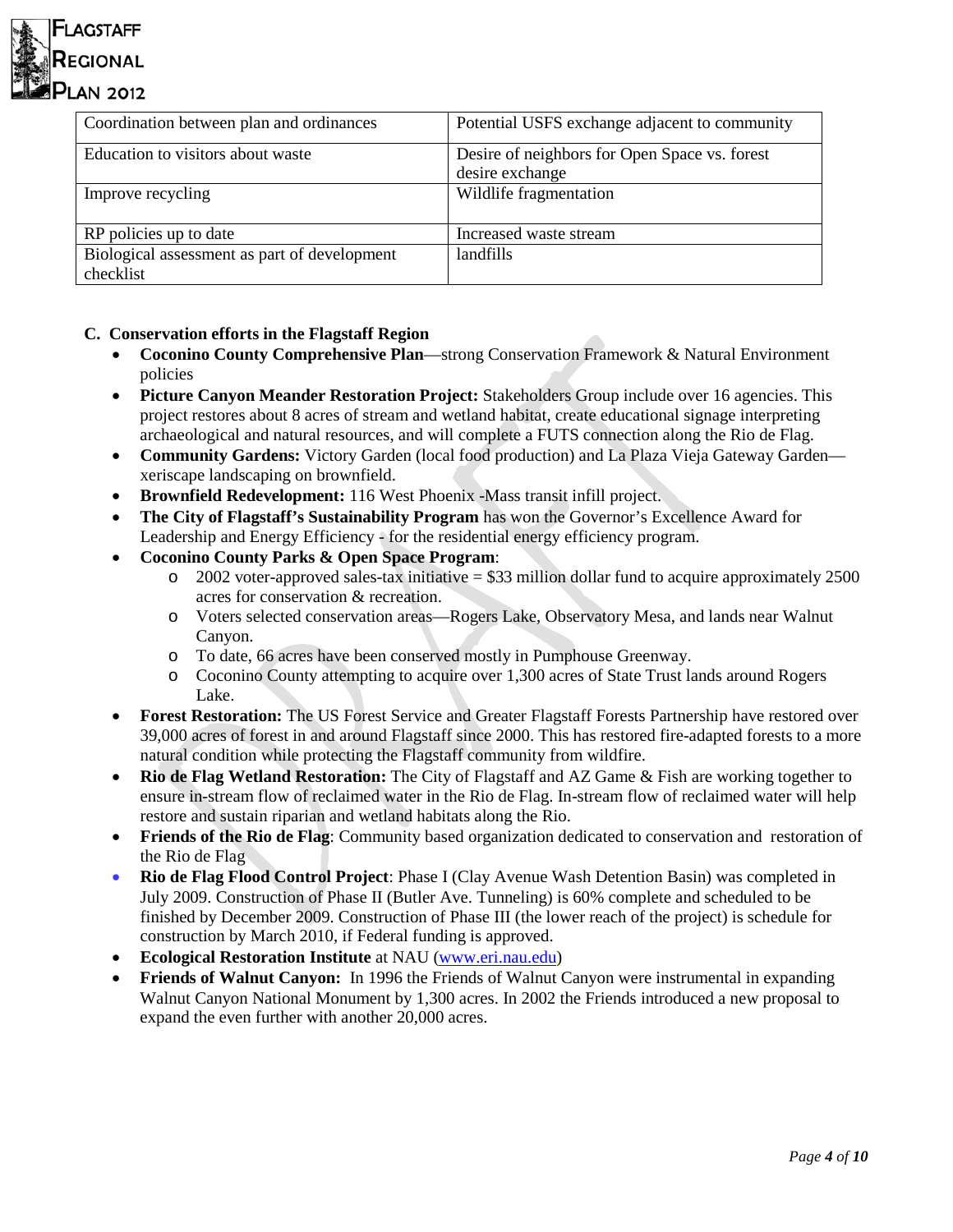

## **D. Element Relationship**

**The following briefly addresses the relationship of Environmental Planning and Conservation Element upon other elements.** 

#### **STRONG RELATIONSHIP:**

*Land Use:* Helps identify lands to preserve and develop; type urban form and densities contribute positively or negatively to environmental quality, and use/preservation of scarce resources and habitats.

*Growth Area:* Land located at the perimeter, if developed and dependent upon the resulting urban form, may contribute to a decrease in air quality due to increased vehicle miles travels and emissions based upon types of use; increase cost of delivering public services to outlying areas; lands may or may not possess wildlife/plant/cultural characteristics to preserve.

*Conservation:* Direct correlation as self-evident of the title of the chapter.

*Energy:* Goals and policies may support and re-enforce sustainable energy practices and renewable energy sources.

*Open Space:* Preserving quality ecosystems may assist in identifying valuable lands to acquire and preserve.

*Safety:* Establishing and maintaining a healthy ecosystem prevents hazards such as forest fires and degradation of water quality.

*Circulation:* Environmental and conservation goals and policies contribute to the needs of an efficient, multimodal transportation system that decreases vehicle miles traveled and avoids potential conflict with wildlife.

# **MODERATE RELATIONSHIP**

*Recreation:* Depending upon recreation uses, water quality and sources may be an input to support the recreation function (i.e. Golf course, ski resort, fishing, water sports, etc); passive and active recreation locations to be appropriately located; noise abatement may affect recreation areas;

*Housing:* Affordable housing may affected if the cost of development increases as well as costs associated through utilities.

*Cost of Development:* Water shed protection and providing water may increase cost; if air quality deteriorates, attaining NAASQ standards may be passed on to local jurisdiction; resulting urban form (compact or sprawl) contributes to cost of development of providing services;

*Neighborhood Preservation and Redevelopment:* Depending upon the urban form, if compact and walkable for example, may contribute positively to the environmental quality such healthy air and efficient land use.

#### **WEAK RELATIONSHIP**

*Bicycle Public Facilities and service/buildings*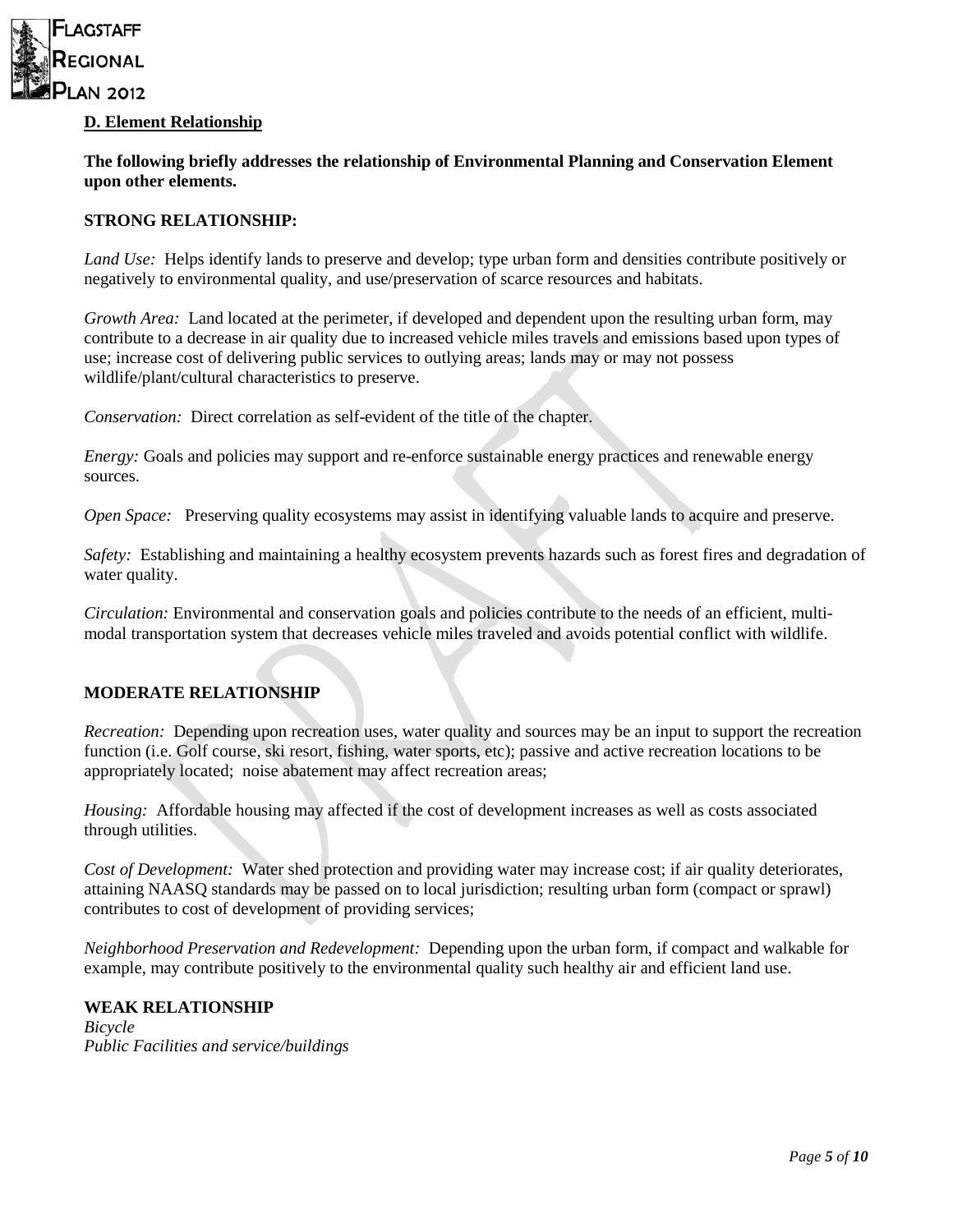

# **EXISTING GOALS AND POLICIES:** *Explores whether current plan and goals/policies are working or need 'tweaking' by:*

- *1. List existing Goals and Policy.*
- *2. Providing a Staff Critique and Recommendation of the existing goal/policy;*
- *3. Implementation – working/not working*
- *4. Potential Strategies.*

The 2001 Regional Plan contained fewer elements and a different configuration of elements than what is now required by statute. The element that is most similar to the proposed "Environmental Planning and Conservation" element was referred to in the 2001 plan as the "Natural and Cultural Resources and the Environment" element. It contained one goal and 18 policies, and it had a somewhat different focus in that it included cultural resources and other topics that will be addressed in different elements in this plan update. While the single goal and 18 policies in the existing element all contain some positive aspects, staff is recommending some revisions that would incorporate the existing positive concepts, but present them in clear, straightforward goal and policy statements.

# **GOAL NCR1**

**High standards will be maintained for protection and improvement of the region's quality of life offered by its natural and cultural, historic and archaeological resources and its natural environment.**

*a. Staff Critique and Recommendation:* While the existing goal contains some positive concepts, staff recommends that, rather than a single goal for the entire element, each subsection of the element should have a separate goal and policies applicable to that subsection. The positive concepts embodied in the existing goal would not be lost, but would be incorporated into more specific goals for each subsection. See the draft element at the end of this report for what that would look like.

*b. Implementation -- Working/ Not working:* **Mixed feedback, but could improve.** ARS provisions pertaining to the Regional Plan states that the Environmental Planning element "…shall not require the production of an additional environmental impact statement or similar analysis beyond the requirements of state and federal law…" which binds a jurisdiction's hands. Outside of Federal projects requiring an Environmental Assessment, how does one determine a condition if prevented from requesting a study.

#### *c. Suggested strategies:*

- 1. Adopt proposed changes in Zoning Code (include investigation and protection in the development process).
- 2. Fund historic structures inventory (update and expansion).
- 3. Fund mapping of known archeological resources.

4. Lobby state legislature to require Environmental Analyses for Major Regional Plan Amendments and large subdivisions.

5. Infuse protection and improvement considerations in processes for making policy determination.

# *Policy NCR1.1—Improve Air Quality*

Protect and improve air quality by implementation of air quality programs including but not limited to reducing the growth rate of total vehicle-miles of travel in the greater Flagstaff area, reducing the total emissions of high priority pollutants from commercial and industrial sources, and reducing area-wide smoke emissions.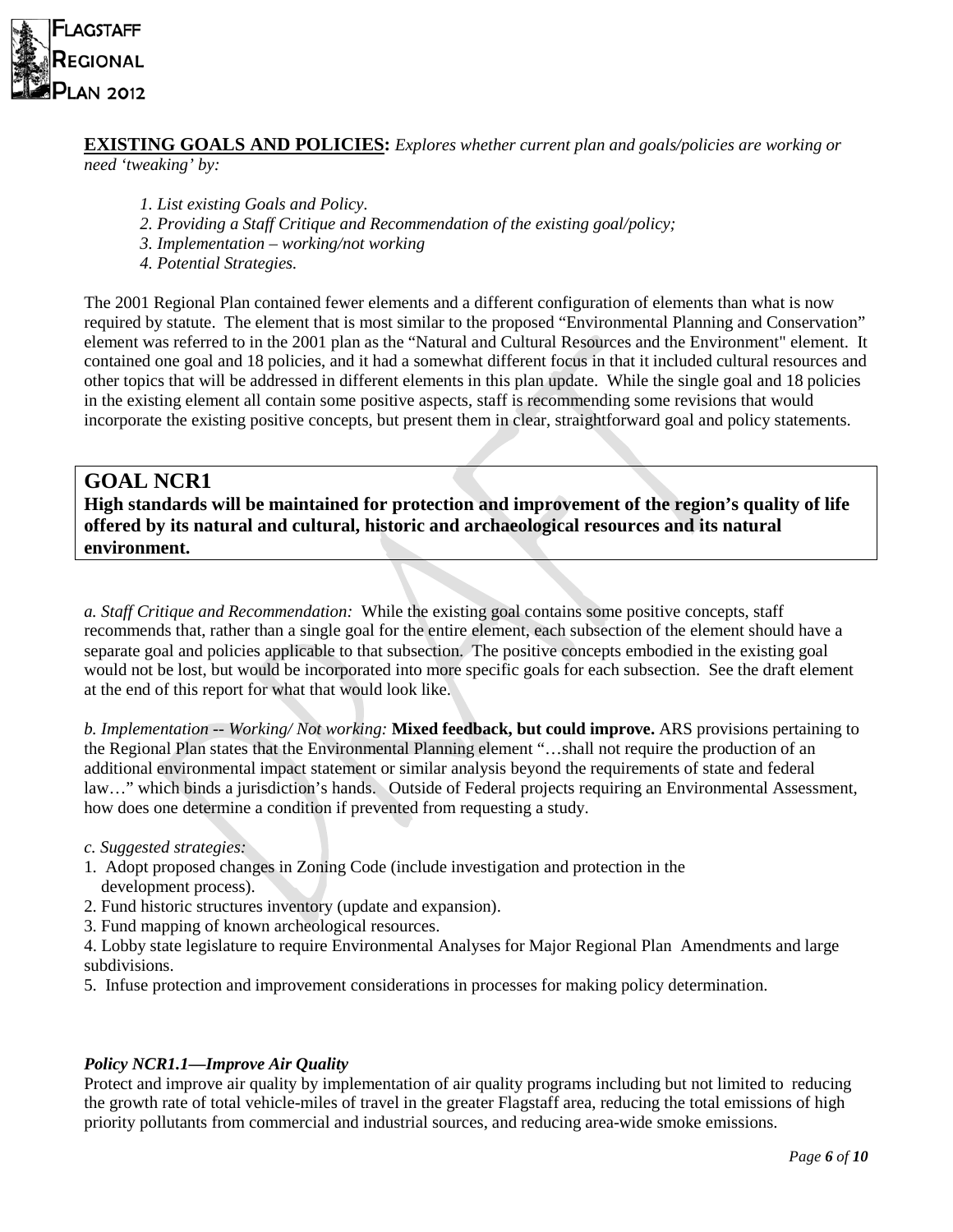

*a. Staff Critique and Recommendation:* The phrase "Improve air quality" is more akin to a goal than a policy, and may be incorporated into the goal of the "Air Quality" subsection of this element. The sentence following "Improve air quality" attempts to expand upon the concept by suggesting some examples of how air quality might be improved, i.e. reducing vehicle miles traveled and reducing emissions, but it does not sound like a policy statement that would help much in the decision-making process regarding future development proposals.

*b. Implementation -- Working/ Not working:* **Working,** as evident of being in continued compliance with National Ambient Air Quality Standards, however air quality is worsening. There has been little to no emphasis on this in policy development or long term planning.

- *c. Suggested strategies:*
- 1. Alternatives to drive-thrus? (idling vehicles greatly contribute to air pollution).
- 2. Time traffic lights to prevent unnecessary idling.
- 3. Seek alternatives solutions to forest prescribed burns.
- 4. Proactive approach to maintaining standards as NAASQ criteria may change in 2011.
- 5. Engage in regional dialogue with upwind jurisdiction and agencies.

6. Incorporate climate management into discussion – conduct risk assessments, i.e. what happens when are air quality worsens … what is the impact on public health? Cost of public health challenges?

## *Policy NCR1.3—Sustainable Levels of Water Use*

Support Plan supports on-going analyses to identify the sustainable levels of water use that can be maintained relative to development and the community living within its resources.

*a. Staff Critique and Recommendation:* The topic of this policy is addressed in the "Water" element of the updated Regional Plan, which contains rewritten goals and policies and has already been reviewed and approved by the CAC. This version is poorly worded and makes little sense, i.e. "Sustainable levels of water use" – what about sustainable levels of water use? "Support Plan supports on-going analyses…" makes no sense.

# **Policy NCR1.4 - (Does not exist in the RLUTP document. Mis-numbered.)**

#### *Policy NCR1.5—Address Natural Hazard Areas*

Natural and human-caused hazards which present danger to life, resources, and property shall be identified, their associated risks assessed, and development carefully controlled or conditions and areas avoided. Efforts shall be made to mitigate the impacts of natural hazards (e.g., forest fire, flooding, unstable soils, seismic or subsidence areas, high winds, steep slopes, or similar conditions) and human-caused hazards on existing areas and to plan for their post-disaster recovery. The City, County, and other appropriate governmental agencies shall cooperatively continue to develop plans, programs, regulations, and incentives which reduce the impacts from these hazards.

*a. Staff Critique and Recommendation:* A Natural hazards are not addressed in the draft "Environmental Planning and Conservation" element. Staff recommends that natural hazards be addressed as a subsection of the "Public Safety" element of the plan. Natural hazards that could be addressed under "Public Safety" include the wildlandurban interface, floods, earthquakes, and steep slopes.

#### *Policy NCR1.6—Abate Noise Impacts*

Noise abatement shall be a continuing environmental concern in the region.

*a. Staff Critique and Recommendation:* Similar to the air quality policy above, "Abate noise impacts" is more akin to a goal than a policy statement. The sentence following is likewise not much of a policy statement. There is a consideration to include a subsection on "Natural Quiet" in this element – the topic could also be referred to as "Soundscape" and could be included in the "Community Character" element instead.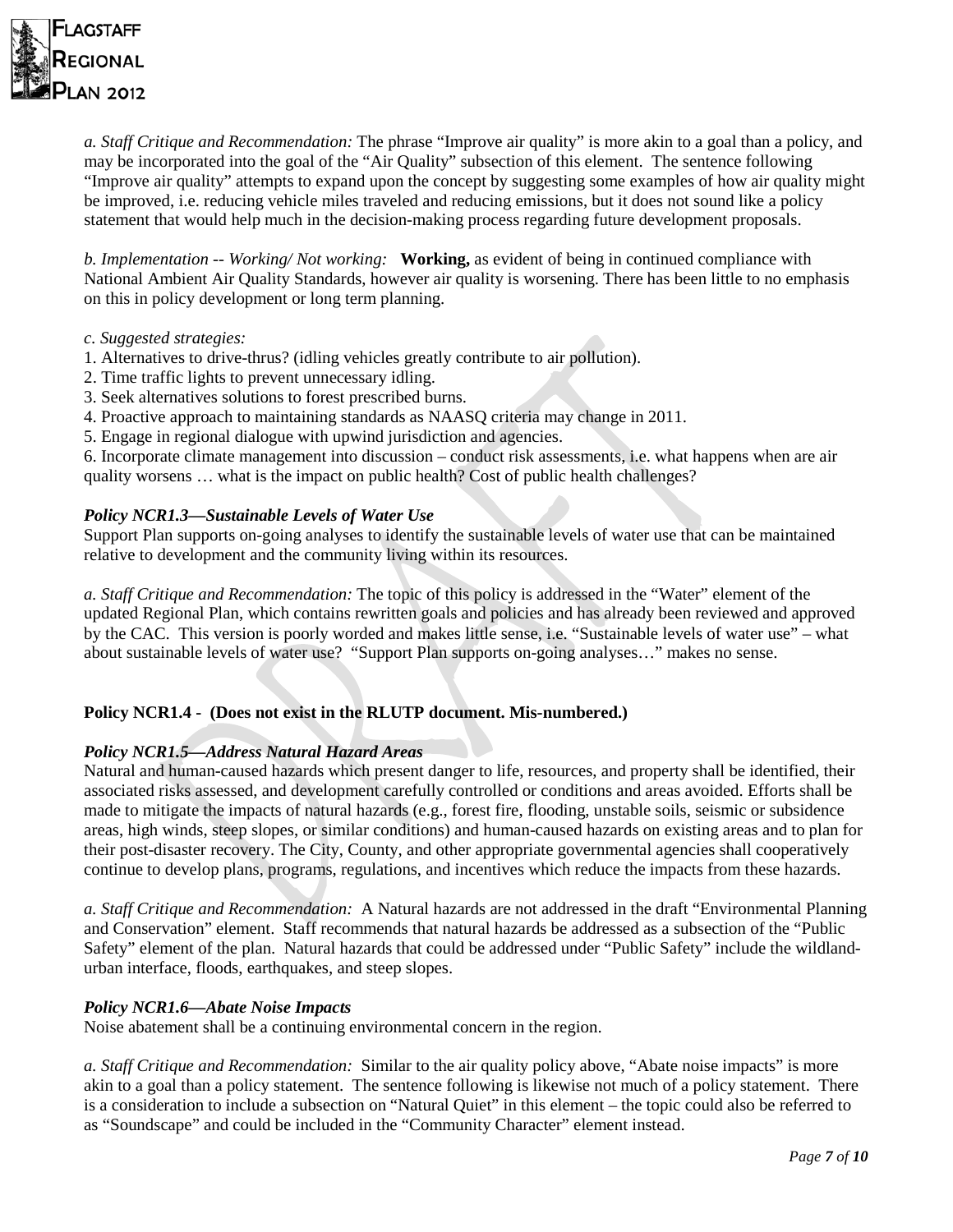

*b. Implementation-- Working/ Not working:* **Not working --** regulation and policy direction does not exist.

## *c. Suggested strategies:*

- 1. Adopt Noise Ordinances with criteria for urban and rural noise standards
- 2. Establish policy for land use for compatible and non-compatible uses and mitigation methods.

3. In respect to alternative energy facilities, please ensure that this policy is not used as a scapegoat -- it's happened in other states.

## *Policy NCR1.7—Minimize Waste*

The City and County shall actively pursue and support programs and activities that reduce the amount of waste that must be landfilled.

*a. Staff Critique and Recommendation* Again, the initial phrase, "Minimize waste" sounds like a goal rather than a policy. Staff recommends that this topic be addressed in a subsection on "Solid Waste" in the "Public Services & Facilities" element.

## *Policy NCR1.8—Address Hazardous Materials Disposal and Reduction*

The City and County shall work to reduce use and ensure safe disposal of hazardous materials by developing plans, programs, and incentives for the safe disposal and reduction of hazardous materials.

*a. Staff Critique and Recommendation:* Same comment as in NCR 1.7 above – this could be addressed in Public Service and Facilities.

#### *b. Working/ Not working: Working*

1. All hazardous waste collected at the HPC is safely stored and properly disposed of using a licensed hazardous waste contractor. The city and it's contractor work to reuse and recycle as much waste as possible to minimize land filling of hazardous wastes.

#### *Policy NCR1.9—Protect Dark Skies*

Protection of dark skies and conservation of energy shall be undertaken by minimizing the detrimental effects to the region's quality of life and astronomical observing conditions.

*a. Staff Critique and Recommendation:* Same comments regarding the goal-like initial phrase and poorly-worded policy statement. This topic is currently included in this element. Dark skies could arguably be included in the "Community Character" element instead

# *Policy NCR1.10—Protect Archeological and Cultural Resources*

Historical, archeological, and cultural resources shall be identified and preserved through restoration or adaptive reuse, as links between past, present, and future generations. Any discovery of aboriginal human remains or archaeological materials shall be reported to the appropriate federal or state agency as required by applicable laws.

*a. Staff Critique and Recommendation:* Topic will be addressed in the "Community Character" element.

# *Policy NCR1.11—Promote the Community's Cultural Diversity*

The Flagstaff area is a diverse region with various cultures, such as Native American, Hispanic, and estern, that would benefit from a cultural center providing a venue for learning about heritages and a means of acknowledging and showing appreciation of this cultural diversity.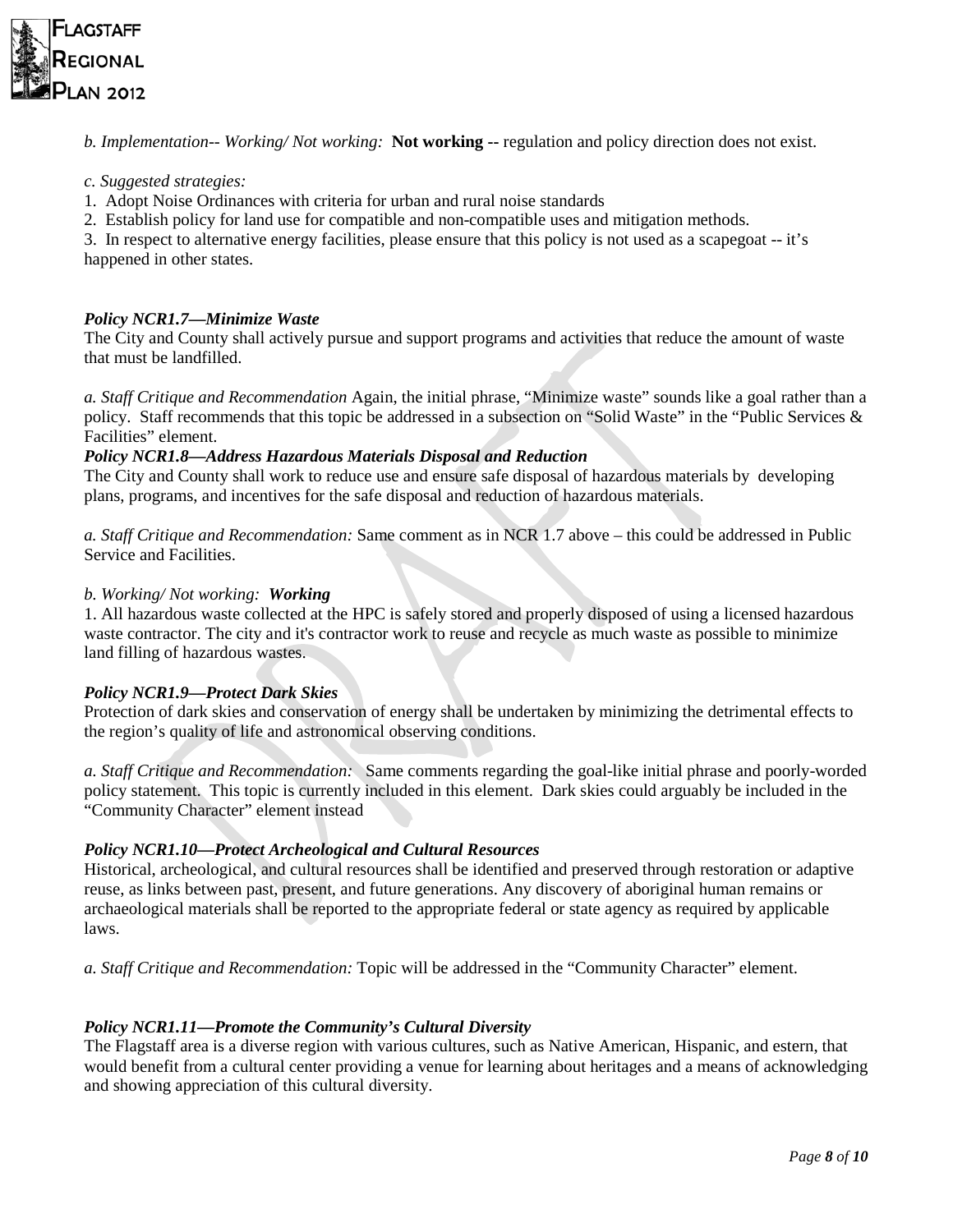

*a. Existing Goal/Policy Critique and Staff Recommendation:* Topic will be addressed in the "Community Character" element.

# *Policy NCR1.12—Plan within an Ecosystem Framework*

Natural systems, like watersheds and air sheds, and their relationships and impacts to the built environment should be considered when planning for the region.

*a. Staff Critique and Recommendation:* The concept to "Plan within an ecosystem framework" is embodied within this element, but alternative language is suggested for goals and policies to make them more understandable to the lay audience. See proposed goal and policies in the "Ecosystem Health" subsection and throughout the element.

# *b. Working/ Not working:* **Not working.**

1. Do not have authority to require dedication or preservation of watercourse and surrounding system (escarpments).

2. There is a disconnect between policy and planning.

- *c. Suggested Strategies:*
- 1. Lobby State Legistlature.

# *Policy NCR1.13—Maintain and Restore Natural Processes and Systems*

Maintain and restore natural processes and systems, which will sustain, protect, and enhance such systems like the Rio de Flag*.*

*a. Staff Critique and Recommendation:* Same comment as above regarding "Plan within an ecosystem framework."

#### *Policy NCR1.14—Promote Forest Restoration and Sustainable Management*

Preserve the ponderosa forest ecosystem processes by vegetation and fire management, recognizing fire as a natural and/or human-caused occurrence with certain benefits and risks to the ecosystem. The City and County shall strive towards balancing the natural processes of the ecosystem with development concerns.

*a. Staff Critique and Recommendation:* The concepts included in this policy are carried forward in slightly revised form in the "Ecosystem Health" subsection of this element.

#### *b. Working/ Not working:* **Working but needs to improve**.

- *c. Suggested Strategy:*
- 1. Improve partnerships with Federal agencies.
- 2. Link in economic development risks and opportunities*.*

#### *Policy NCR1.15—Protect Hillsides and Ridgelines*

Protection of hillsides and ridgelines shall be carried out in a manner that, to the extent possible, avoids or minimizes both negative environmental consequences to the immediate and surrounding area and degradation of views and vistas

*a. Staff Critique and Recommendation:* The concepts included in this policy are partially addressed in the "Environmentally-Sensitive Lands" subsection of this element. Staff anticipates other aspects of hillsides and ridgelines to be addressed in the "Community Character" element (i.e. viewsheds) and "Public Safety" (i.e. steep slopes as a natural hazard).